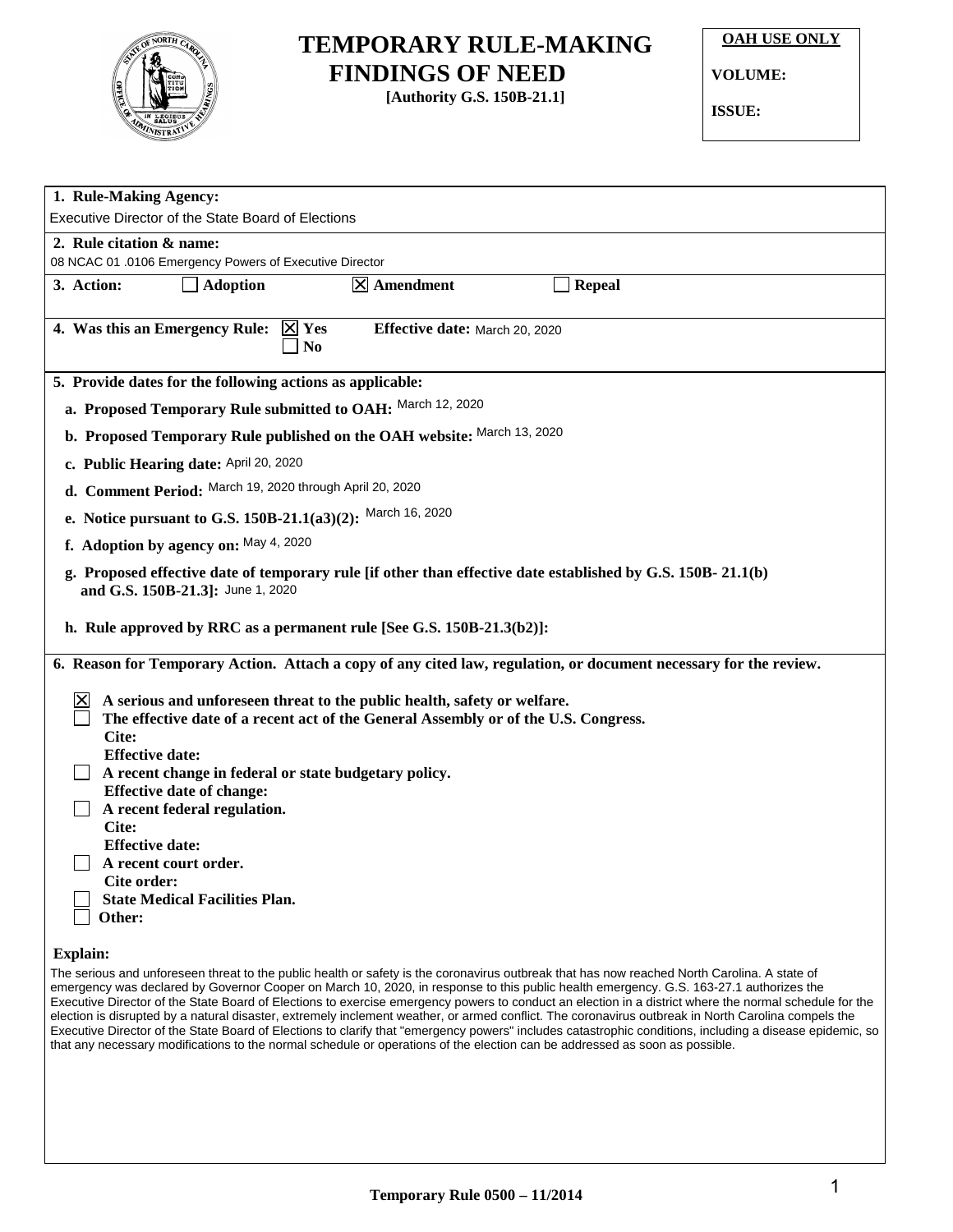|                                                                                                                                                                                                                                                                                                                                                                                                                                                                                                                                                                                                                                                                                                                               | 7. Why is adherence to notice and hearing requirements contrary to the public interest and the immediate adoption of the                                                                                                                                                                                                                                                                                                                                                                                                                                                                                                      |
|-------------------------------------------------------------------------------------------------------------------------------------------------------------------------------------------------------------------------------------------------------------------------------------------------------------------------------------------------------------------------------------------------------------------------------------------------------------------------------------------------------------------------------------------------------------------------------------------------------------------------------------------------------------------------------------------------------------------------------|-------------------------------------------------------------------------------------------------------------------------------------------------------------------------------------------------------------------------------------------------------------------------------------------------------------------------------------------------------------------------------------------------------------------------------------------------------------------------------------------------------------------------------------------------------------------------------------------------------------------------------|
| rule is required?                                                                                                                                                                                                                                                                                                                                                                                                                                                                                                                                                                                                                                                                                                             |                                                                                                                                                                                                                                                                                                                                                                                                                                                                                                                                                                                                                               |
| coronavirus pandemic for the November statewide election. Absentee ballots for that election must be ready by September 4, and supplies and<br>materials for absentee ballots must be prepared and procured as quickly as possible to account for both supply chain shortages and the potential<br>The coronavirus may impede the ability of elections officials and voters to access voting sites, particularly if there continue to be quarantines or<br>localized outbreaks in the state, and may also suppress voter turnout. The Executive Director of the State Board of Elections needs to be able to<br>mitigate those factors and prepare for the effects of the state of emergency due to the coronavirus pandemic. | Adherence to the notice and hearing requirements are contrary to the public interest because the Executive Director of the State Board of Elections<br>needs authority to exercise emergency powers in order to address the coronavirus's impact on the second primary to be held on June 23, 2020, with<br>in-person early voting beginning on June 4. Additionally, the Executive Director needs to immediately begin to prepare for the potential impacts of the<br>shortage of personal protective equipment and pollworkers. Elections officials and voters must interact with many people in the course of an election. |
|                                                                                                                                                                                                                                                                                                                                                                                                                                                                                                                                                                                                                                                                                                                               |                                                                                                                                                                                                                                                                                                                                                                                                                                                                                                                                                                                                                               |
|                                                                                                                                                                                                                                                                                                                                                                                                                                                                                                                                                                                                                                                                                                                               |                                                                                                                                                                                                                                                                                                                                                                                                                                                                                                                                                                                                                               |
|                                                                                                                                                                                                                                                                                                                                                                                                                                                                                                                                                                                                                                                                                                                               |                                                                                                                                                                                                                                                                                                                                                                                                                                                                                                                                                                                                                               |
|                                                                                                                                                                                                                                                                                                                                                                                                                                                                                                                                                                                                                                                                                                                               |                                                                                                                                                                                                                                                                                                                                                                                                                                                                                                                                                                                                                               |
|                                                                                                                                                                                                                                                                                                                                                                                                                                                                                                                                                                                                                                                                                                                               |                                                                                                                                                                                                                                                                                                                                                                                                                                                                                                                                                                                                                               |
|                                                                                                                                                                                                                                                                                                                                                                                                                                                                                                                                                                                                                                                                                                                               |                                                                                                                                                                                                                                                                                                                                                                                                                                                                                                                                                                                                                               |
|                                                                                                                                                                                                                                                                                                                                                                                                                                                                                                                                                                                                                                                                                                                               |                                                                                                                                                                                                                                                                                                                                                                                                                                                                                                                                                                                                                               |
|                                                                                                                                                                                                                                                                                                                                                                                                                                                                                                                                                                                                                                                                                                                               |                                                                                                                                                                                                                                                                                                                                                                                                                                                                                                                                                                                                                               |
|                                                                                                                                                                                                                                                                                                                                                                                                                                                                                                                                                                                                                                                                                                                               |                                                                                                                                                                                                                                                                                                                                                                                                                                                                                                                                                                                                                               |
|                                                                                                                                                                                                                                                                                                                                                                                                                                                                                                                                                                                                                                                                                                                               |                                                                                                                                                                                                                                                                                                                                                                                                                                                                                                                                                                                                                               |
|                                                                                                                                                                                                                                                                                                                                                                                                                                                                                                                                                                                                                                                                                                                               |                                                                                                                                                                                                                                                                                                                                                                                                                                                                                                                                                                                                                               |
| 8. Rule establishes or increases a fee? (See G.S. 12-3.1)                                                                                                                                                                                                                                                                                                                                                                                                                                                                                                                                                                                                                                                                     |                                                                                                                                                                                                                                                                                                                                                                                                                                                                                                                                                                                                                               |
|                                                                                                                                                                                                                                                                                                                                                                                                                                                                                                                                                                                                                                                                                                                               |                                                                                                                                                                                                                                                                                                                                                                                                                                                                                                                                                                                                                               |
| Yes                                                                                                                                                                                                                                                                                                                                                                                                                                                                                                                                                                                                                                                                                                                           |                                                                                                                                                                                                                                                                                                                                                                                                                                                                                                                                                                                                                               |
| Agency submitted request for consultation on:<br>Consultation not required. Cite authority:                                                                                                                                                                                                                                                                                                                                                                                                                                                                                                                                                                                                                                   |                                                                                                                                                                                                                                                                                                                                                                                                                                                                                                                                                                                                                               |
|                                                                                                                                                                                                                                                                                                                                                                                                                                                                                                                                                                                                                                                                                                                               |                                                                                                                                                                                                                                                                                                                                                                                                                                                                                                                                                                                                                               |
| $\boxtimes$ No                                                                                                                                                                                                                                                                                                                                                                                                                                                                                                                                                                                                                                                                                                                |                                                                                                                                                                                                                                                                                                                                                                                                                                                                                                                                                                                                                               |
|                                                                                                                                                                                                                                                                                                                                                                                                                                                                                                                                                                                                                                                                                                                               |                                                                                                                                                                                                                                                                                                                                                                                                                                                                                                                                                                                                                               |
|                                                                                                                                                                                                                                                                                                                                                                                                                                                                                                                                                                                                                                                                                                                               |                                                                                                                                                                                                                                                                                                                                                                                                                                                                                                                                                                                                                               |
| 9. Rule-making Coordinator:<br>Kelly Tornow                                                                                                                                                                                                                                                                                                                                                                                                                                                                                                                                                                                                                                                                                   | 10. Signature of Agency Head*:                                                                                                                                                                                                                                                                                                                                                                                                                                                                                                                                                                                                |
| <b>Phone:</b>                                                                                                                                                                                                                                                                                                                                                                                                                                                                                                                                                                                                                                                                                                                 |                                                                                                                                                                                                                                                                                                                                                                                                                                                                                                                                                                                                                               |
| 919-814-0717; 919-414-3532                                                                                                                                                                                                                                                                                                                                                                                                                                                                                                                                                                                                                                                                                                    |                                                                                                                                                                                                                                                                                                                                                                                                                                                                                                                                                                                                                               |
| E-Mail:                                                                                                                                                                                                                                                                                                                                                                                                                                                                                                                                                                                                                                                                                                                       | * If this function has been delegated (reassigned) pursuant                                                                                                                                                                                                                                                                                                                                                                                                                                                                                                                                                                   |
| kelly.tornow@ncsbe.gov                                                                                                                                                                                                                                                                                                                                                                                                                                                                                                                                                                                                                                                                                                        | to G.S. $143B-10(a)$ , submit a copy of the delegation with                                                                                                                                                                                                                                                                                                                                                                                                                                                                                                                                                                   |
|                                                                                                                                                                                                                                                                                                                                                                                                                                                                                                                                                                                                                                                                                                                               | this form.                                                                                                                                                                                                                                                                                                                                                                                                                                                                                                                                                                                                                    |
| Agency contact, if any:                                                                                                                                                                                                                                                                                                                                                                                                                                                                                                                                                                                                                                                                                                       | <b>Typed Name:</b>                                                                                                                                                                                                                                                                                                                                                                                                                                                                                                                                                                                                            |
| <b>Phone:</b>                                                                                                                                                                                                                                                                                                                                                                                                                                                                                                                                                                                                                                                                                                                 | Karen Brinson Bell<br><b>Title:</b>                                                                                                                                                                                                                                                                                                                                                                                                                                                                                                                                                                                           |
|                                                                                                                                                                                                                                                                                                                                                                                                                                                                                                                                                                                                                                                                                                                               | Executive Director, NC State Board of Elections                                                                                                                                                                                                                                                                                                                                                                                                                                                                                                                                                                               |
| E-Mail:                                                                                                                                                                                                                                                                                                                                                                                                                                                                                                                                                                                                                                                                                                                       | E-Mail: karen.bell@ncsbe.gov                                                                                                                                                                                                                                                                                                                                                                                                                                                                                                                                                                                                  |
|                                                                                                                                                                                                                                                                                                                                                                                                                                                                                                                                                                                                                                                                                                                               |                                                                                                                                                                                                                                                                                                                                                                                                                                                                                                                                                                                                                               |
| RULES REVIEW COMMISSION USE ONLY                                                                                                                                                                                                                                                                                                                                                                                                                                                                                                                                                                                                                                                                                              |                                                                                                                                                                                                                                                                                                                                                                                                                                                                                                                                                                                                                               |
| Action taken:                                                                                                                                                                                                                                                                                                                                                                                                                                                                                                                                                                                                                                                                                                                 | Submitted for RRC Review:                                                                                                                                                                                                                                                                                                                                                                                                                                                                                                                                                                                                     |
|                                                                                                                                                                                                                                                                                                                                                                                                                                                                                                                                                                                                                                                                                                                               |                                                                                                                                                                                                                                                                                                                                                                                                                                                                                                                                                                                                                               |
|                                                                                                                                                                                                                                                                                                                                                                                                                                                                                                                                                                                                                                                                                                                               |                                                                                                                                                                                                                                                                                                                                                                                                                                                                                                                                                                                                                               |
|                                                                                                                                                                                                                                                                                                                                                                                                                                                                                                                                                                                                                                                                                                                               |                                                                                                                                                                                                                                                                                                                                                                                                                                                                                                                                                                                                                               |
|                                                                                                                                                                                                                                                                                                                                                                                                                                                                                                                                                                                                                                                                                                                               |                                                                                                                                                                                                                                                                                                                                                                                                                                                                                                                                                                                                                               |
|                                                                                                                                                                                                                                                                                                                                                                                                                                                                                                                                                                                                                                                                                                                               |                                                                                                                                                                                                                                                                                                                                                                                                                                                                                                                                                                                                                               |
|                                                                                                                                                                                                                                                                                                                                                                                                                                                                                                                                                                                                                                                                                                                               |                                                                                                                                                                                                                                                                                                                                                                                                                                                                                                                                                                                                                               |
| Date returned to agency:                                                                                                                                                                                                                                                                                                                                                                                                                                                                                                                                                                                                                                                                                                      |                                                                                                                                                                                                                                                                                                                                                                                                                                                                                                                                                                                                                               |
|                                                                                                                                                                                                                                                                                                                                                                                                                                                                                                                                                                                                                                                                                                                               |                                                                                                                                                                                                                                                                                                                                                                                                                                                                                                                                                                                                                               |
|                                                                                                                                                                                                                                                                                                                                                                                                                                                                                                                                                                                                                                                                                                                               |                                                                                                                                                                                                                                                                                                                                                                                                                                                                                                                                                                                                                               |
|                                                                                                                                                                                                                                                                                                                                                                                                                                                                                                                                                                                                                                                                                                                               |                                                                                                                                                                                                                                                                                                                                                                                                                                                                                                                                                                                                                               |
| <b>Print</b>                                                                                                                                                                                                                                                                                                                                                                                                                                                                                                                                                                                                                                                                                                                  |                                                                                                                                                                                                                                                                                                                                                                                                                                                                                                                                                                                                                               |

2 **Reset**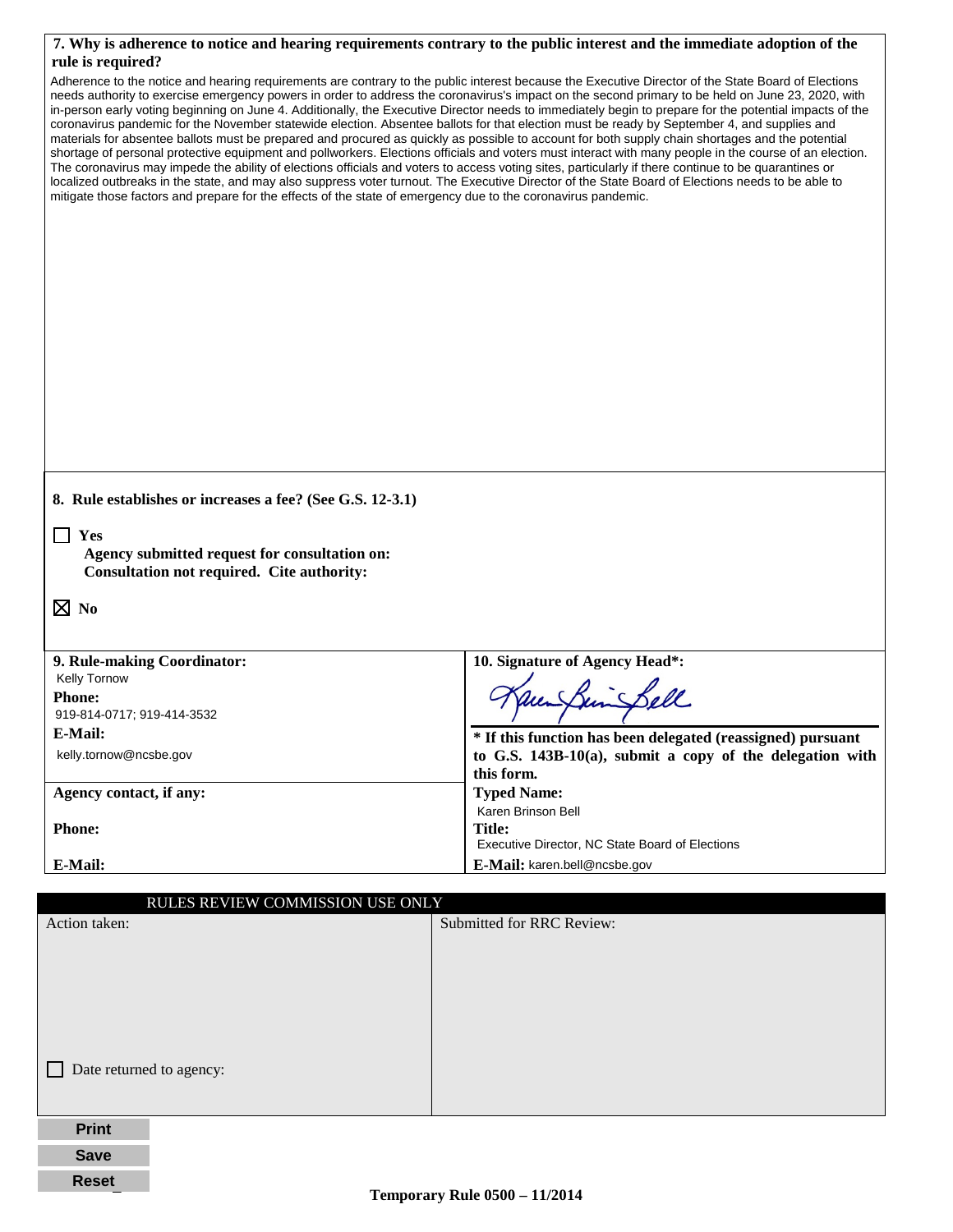## **§ 163-27.1. Emergency powers.**

(a) The Executive Director, as chief State elections official, may exercise emergency powers to conduct an election in a district where the normal schedule for the election is disrupted by any of the following:

- (1) A natural disaster.
- (2) Extremely inclement weather.
- (3) An armed conflict involving Armed Forces of the United States, or mobilization of those forces, including North Carolina National Guard and reserve components of the Armed Forces of the United States.

In exercising those emergency powers, the Executive Director shall avoid unnecessary conflict with the provisions of this Chapter. The Executive Director shall adopt rules describing the emergency powers and the situations in which the emergency powers will be exercised.

(b) Nothing in this Chapter shall grant authority to the State Board of Elections to alter, amend, correct, impose, or substitute any plan apportioning or redistricting State legislative or congressional districts other than a plan imposed by a court under G.S. 120-2.4 or a plan enacted by the General Assembly.

(c) Nothing in this Chapter shall grant authority to the State Board of Elections to alter, amend, correct, impose, or substitute any plan apportioning or redistricting districts for a unit of local government other than a plan imposed by a court, a plan enacted by the General Assembly, or a plan adopted by the appropriate unit of local government under statutory or local act authority. (1999-455, s. 23; 2001-319, s. 11; 2011-183, s. 110; 2016-125, 4th Ex. Sess., s. 20(d); 2017-6, s. 3; 2018-146, s. 3.1(a), (b))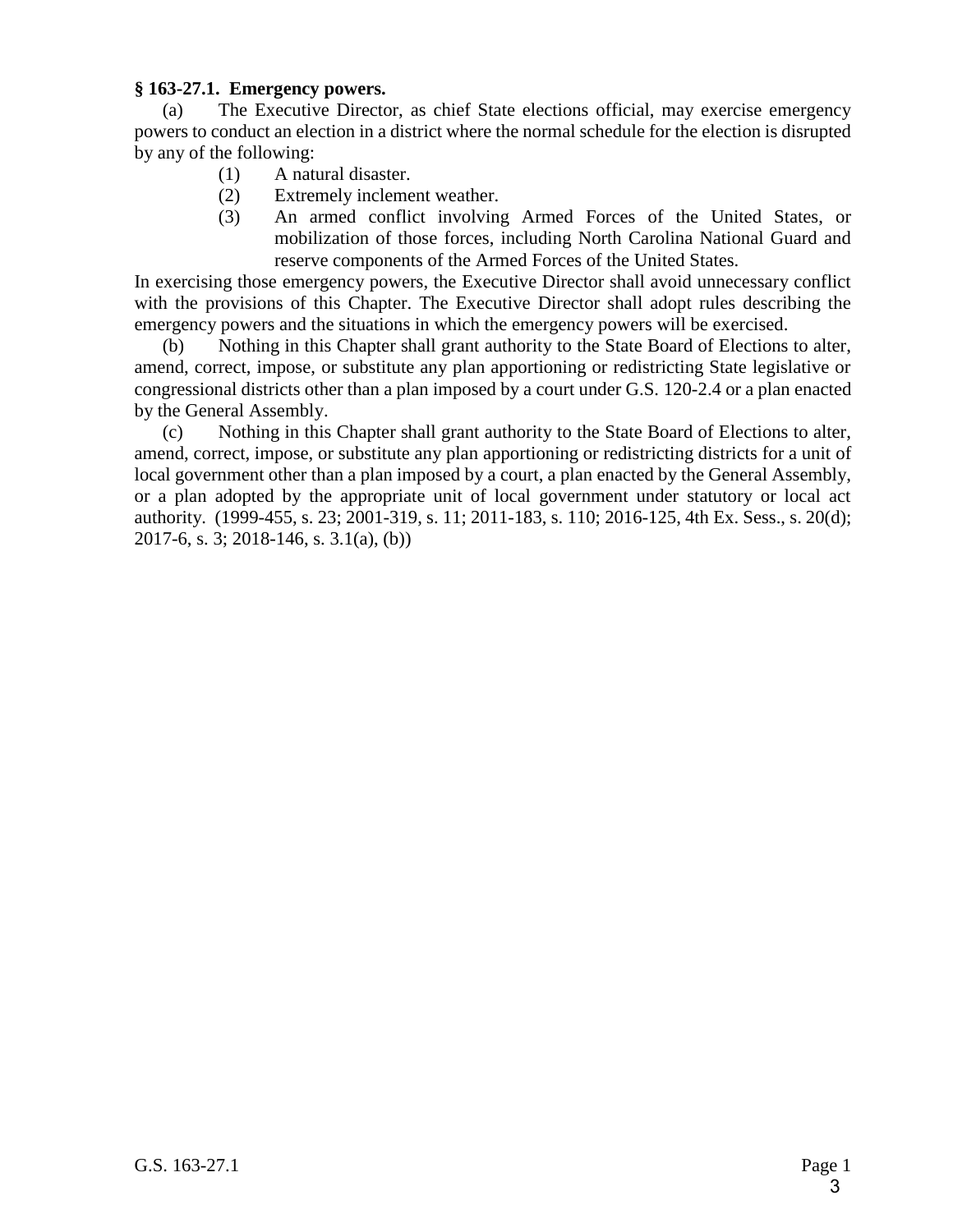## TEMPORARY RULES REQUEST FOR TECHNICAL CHANGE

AGENCY: Executive Director of the Board of Elections

RULE CITATION: 08 NCAC 01 .0106

## **DEADLINE FOR RECEIPT: Wednesday, May 13, 2020**

The Rules Review Commission staff has completed its review of this rule prior to the Commission's next meeting. The Commission has not yet reviewed this rule and therefore there has not been a determination as to whether the rule will be approved. You may call this office to inquire concerning the staff recommendation.

In reviewing these rules, the staff determined that the following technical changes need to be made:

*On the Temporary Rulemaking Findings of Need Form, Box 5(a), you state that you submitted the rule to OAH on March 13; however, the OAH website states that it was March 12. Which is correct?* 

*In the Rule:* 

*In (b)(1)(H), line 22, what is "impossible or extremely hazardous"? How will that be determined?* 

*On line 24, what is a "significant risk"? Who determines it?* 

*On line 25, is the "reasonable person"? Is this a known standard? If so, what is it?* 

*I* note that all of Paragraph (d) was added after publication of the temporary rule. Was this in *response to public comments? I note that the notice only referred to amending the definition in (b)(1)(H). What notice was provided that this language was being added?* 

*Also in Paragraph (d), what is your authority to waive the statutory deadlines set forth here?* 

*In (d), Page 2, line 8, delete "include, but are not limited to," with "include"* 

*In (d)(5), line 20, what is "temporarily" here?* 

*On line 26, where in G.S. 163-27.1 are "emergency powers" defined?* 

Please retype the rule accordingly and resubmit it to our office at 1711 New Hope Church Road, Raleigh, North Carolina 27609.

> Amanda J. Reeder Commission Counsel Date submitted to agency: May 7, 2020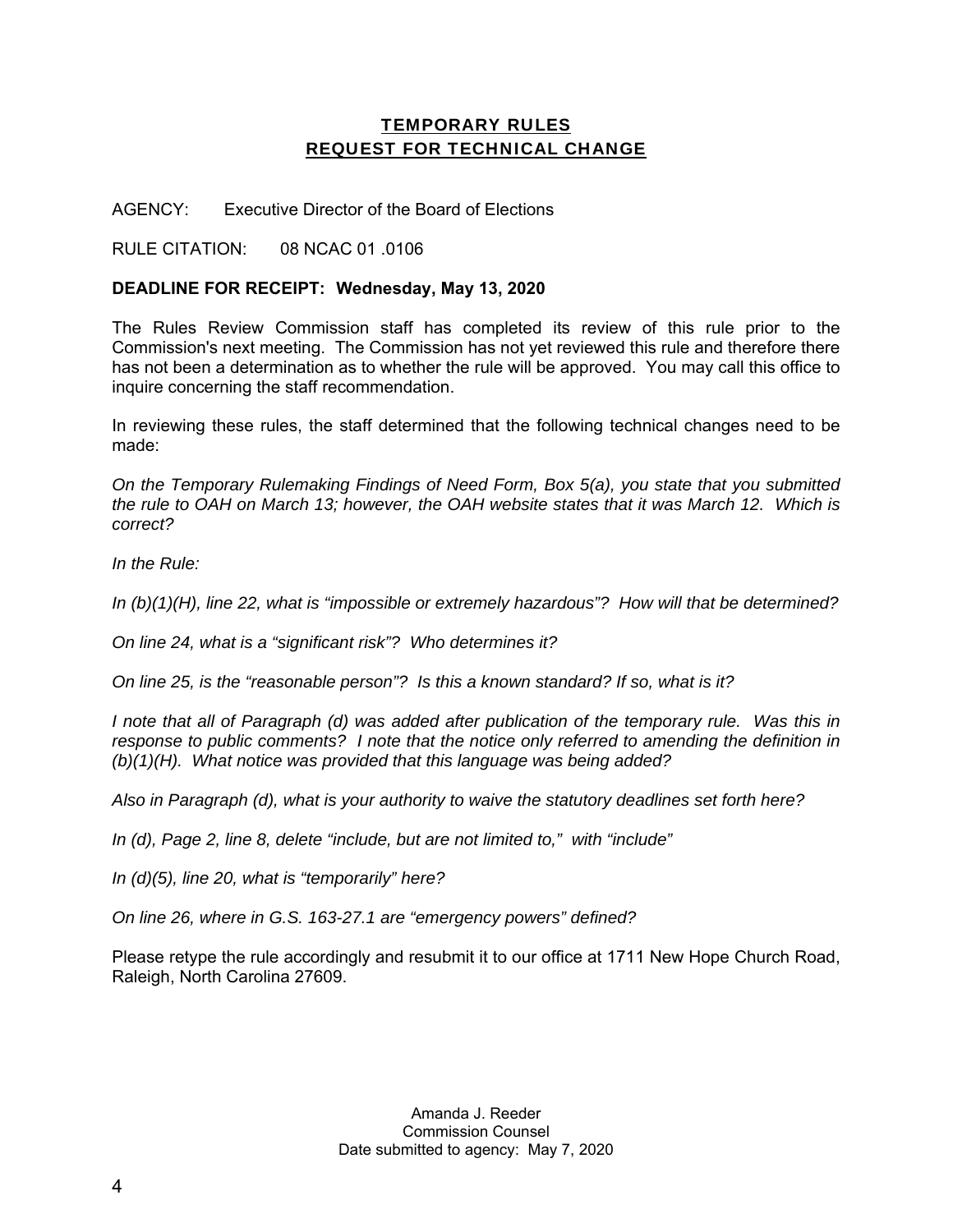2

1 08 NCAC 01 .0106 is proposed for amendment under temporary procedures as follows:

| 3  | 08 NCAC 01 .0106 | <b>EMERGENCY POWERS OF EXECUTIVE DIRECTOR</b>                                                                             |  |  |  |  |  |
|----|------------------|---------------------------------------------------------------------------------------------------------------------------|--|--|--|--|--|
| 4  |                  | (a) In exercising his or her emergency powers and determining whether the "normal schedule" for the election has          |  |  |  |  |  |
| 5  |                  | been disrupted in accordance with G.S. 163A 750, 163-27.1, the Executive Director shall consider whether one or           |  |  |  |  |  |
| 6  |                  | more components of election administration has been impaired. The Executive Director shall consult with State Board       |  |  |  |  |  |
| 7  |                  | members when exercising his or her emergency powers if feasible given the circumstances set forth in this Rule.           |  |  |  |  |  |
| 8  |                  | (b) For the purposes of G.S. $163A$ , $750$ , $163-27.1$ , the following shall apply:                                     |  |  |  |  |  |
| 9  | (1)              | A natural disaster or extremely inclement weather include a: any of the following:                                        |  |  |  |  |  |
| 10 |                  | Hurricane;<br>(A)                                                                                                         |  |  |  |  |  |
| 11 |                  | Tornado;<br>(B)                                                                                                           |  |  |  |  |  |
| 12 |                  | (C)<br>Storm or snowstorm;                                                                                                |  |  |  |  |  |
| 13 |                  | Flood;<br>(D)                                                                                                             |  |  |  |  |  |
| 14 |                  | Tidal wave or tsunami;<br>(E)                                                                                             |  |  |  |  |  |
| 15 |                  | Earthquake or volcanic eruption;<br>(F)                                                                                   |  |  |  |  |  |
| 16 |                  | (G)<br>Landslide or mudslide; or                                                                                          |  |  |  |  |  |
| 17 |                  | (H)<br>Catastrophe arising from natural causes resulted and resulting in a disaster declaration by                        |  |  |  |  |  |
| 18 |                  | the President of the United States or the Governor. Governor, a national emergency                                        |  |  |  |  |  |
| 19 |                  | declaration by the President of the United States, or a state of emergency declaration issued                             |  |  |  |  |  |
| 20 |                  | under G.S. 166A-19.3(19). "Catastrophe arising from natural causes" includes a disease                                    |  |  |  |  |  |
| 21 |                  | epidemic or other public health incident. The disease epidemic or other public health                                     |  |  |  |  |  |
| 22 |                  | incident must make [that makes] it impossible or extremely hazardous for elections                                        |  |  |  |  |  |
| 23 |                  | officials or voters to reach or otherwise access the voting [place or that creates-] place,                               |  |  |  |  |  |
| 24 |                  | create a significant risk of physical harm to persons in the voting place, or [that] would                                |  |  |  |  |  |
| 25 |                  | otherwise convince a reasonable person to avoid traveling to or being in a voting place.                                  |  |  |  |  |  |
| 26 |                  | Emergency powers exercised under this Part shall only be exercised for the duration of the                                |  |  |  |  |  |
| 27 |                  | disaster declaration, national emergency declaration, or state of emergency declaration.                                  |  |  |  |  |  |
| 28 | (2)              | An armed conflict includes mobilization, pre-deployment, or deployment of active or reserve                               |  |  |  |  |  |
| 29 |                  | members of the United States armed forces or National Guard during a national emergency or time                           |  |  |  |  |  |
| 30 |                  | of war.                                                                                                                   |  |  |  |  |  |
| 31 |                  | (c) The Executive Director acting under G.S. $163A - 759163 - 27.1$ to conduct an election in a district where the normal |  |  |  |  |  |
| 32 |                  | schedule for the election is disrupted must ensure that remedial measures are calculated to offset the nature and scope   |  |  |  |  |  |
| 33 |                  | of the disruption(s). In doing so, the Executive Director shall consider the following factors:                           |  |  |  |  |  |
| 34 | (1)              | Geographic scope of disruption;                                                                                           |  |  |  |  |  |
| 35 | (2)              | Effects on contests spanning affected and non-affected areas;                                                             |  |  |  |  |  |
| 36 | (3)              | Length of forewarning and foreseeability of disruption;                                                                   |  |  |  |  |  |
| 37 | (4)              | Availability of alternative registration or voting opportunities;                                                         |  |  |  |  |  |

5